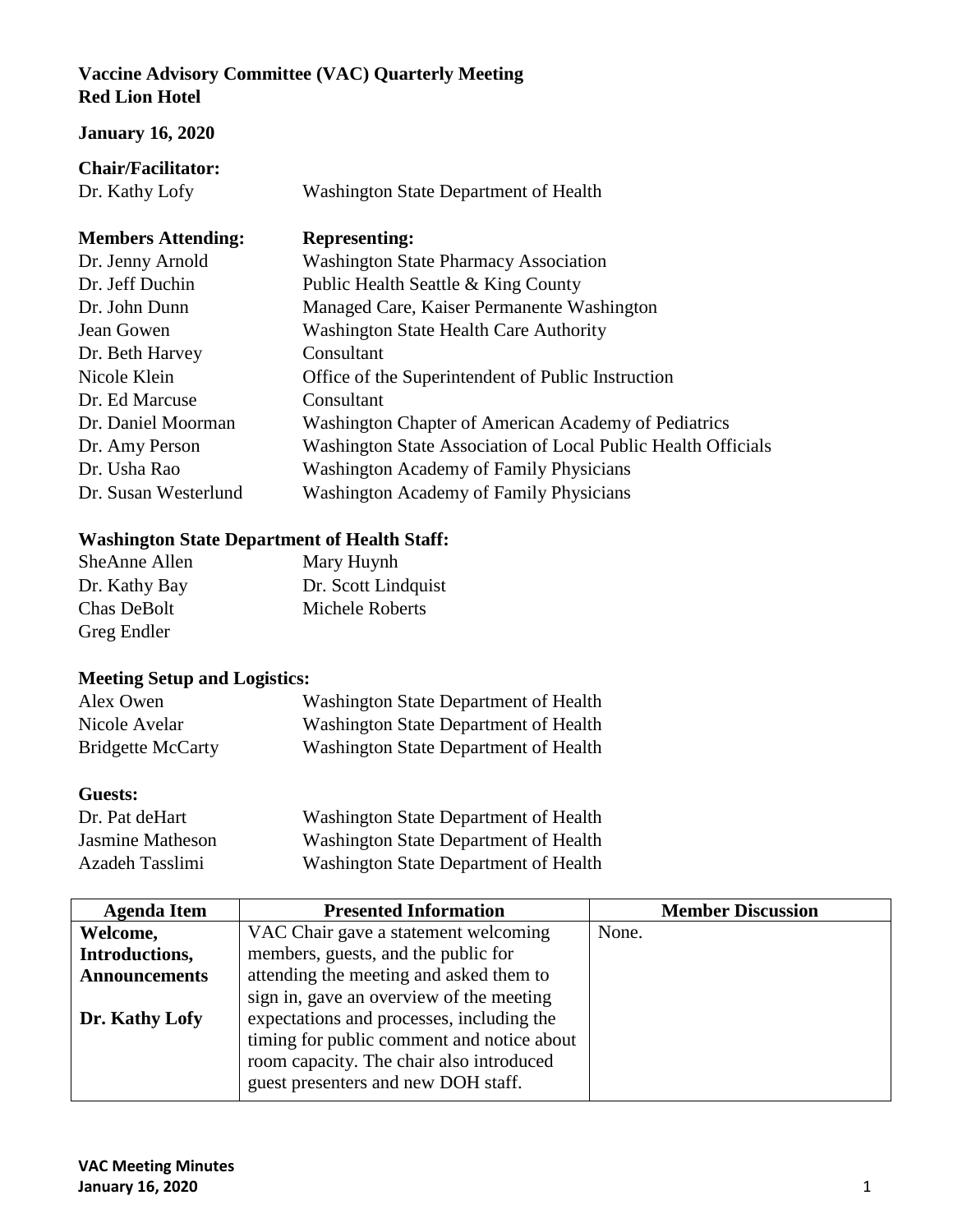| <b>Agenda Item</b>                    | <b>Presented Information</b>                                                                                                                                       | <b>Member Discussion</b>                                                 |
|---------------------------------------|--------------------------------------------------------------------------------------------------------------------------------------------------------------------|--------------------------------------------------------------------------|
| <b>Conflict of</b>                    | Ask members if they have any conflicts of                                                                                                                          | None to declare.                                                         |
| <b>Interest</b><br><b>Declaration</b> | interests to declare based on policy<br>statement.                                                                                                                 |                                                                          |
| (Handout)                             |                                                                                                                                                                    |                                                                          |
|                                       |                                                                                                                                                                    |                                                                          |
| <b>Mary Huynh</b>                     |                                                                                                                                                                    |                                                                          |
| <b>Approval of</b>                    | Ask members to review and provide                                                                                                                                  | Approved.                                                                |
| <b>Meeting Minutes</b><br>(Handout)   | feedback or approve.                                                                                                                                               | Moved: Beth Harvey<br>Seconded: John Dunn                                |
|                                       | Corrections: None.                                                                                                                                                 |                                                                          |
| <b>All Members</b>                    |                                                                                                                                                                    |                                                                          |
|                                       |                                                                                                                                                                    |                                                                          |
| <b>VAC Purpose</b>                    | Kathy Lofy introduced both the purpose                                                                                                                             | Clarification of the term "State                                         |
| <b>Statement &amp;</b>                | statement and membership policies and                                                                                                                              | Agency Health Care Purchaser" on                                         |
| <b>Membership</b>                     | inquired if any changes are needed to be                                                                                                                           | the membership policy. The term is                                       |
| <b>Policy</b>                         | made.                                                                                                                                                              | intended to reflect the state Health                                     |
| Dr. Kathy Lofy                        | Edit Conflict of Interest statement:                                                                                                                               | Care Authority. The membership<br>policy will be updated.                |
| <b>Michele Roberts</b>                | Established in 2008, but should be corrected                                                                                                                       |                                                                          |
|                                       | to 2019-2020 or remove date.                                                                                                                                       | Suggestion to add a member to                                            |
|                                       |                                                                                                                                                                    | represent childcare perspective. Some                                    |
|                                       |                                                                                                                                                                    | immunization laws and barriers for                                       |
|                                       |                                                                                                                                                                    | preschool/childcare are not the same<br>as for OSPI/K-12, so it would be |
|                                       |                                                                                                                                                                    | beneficial to include someone with                                       |
|                                       |                                                                                                                                                                    | knowledge of early childcare.                                            |
|                                       |                                                                                                                                                                    | DOH will consult with Department of                                      |
|                                       |                                                                                                                                                                    | Children, Youth, and Families                                            |
|                                       |                                                                                                                                                                    | (DCYF) to identify options.                                              |
|                                       |                                                                                                                                                                    |                                                                          |
|                                       |                                                                                                                                                                    | Agreement from members to add a<br>member to represent childcare         |
|                                       |                                                                                                                                                                    | facilities. DOH will explore and                                         |
|                                       |                                                                                                                                                                    | provide update at next meeting.                                          |
| <b>OICP</b> General                   | <b>OICP</b> General Update highlights:                                                                                                                             |                                                                          |
| <b>Update (Handout)</b>               | Legislative sessions started this week $(1/13/2020)$ . No bills were introduced by the<br>Department of Health. There have been two immunization-related bills re- |                                                                          |
| <b>Michele Roberts,</b>               | introduced. <b>HB-1275</b> context is related to database to monitor vaccine adverse                                                                               |                                                                          |
| <b>OICP Director</b>                  | event, and HB-1276 context is related to prevention of mercury exposure. Also,                                                                                     |                                                                          |
| (Handout)                             | HB-2626 was introduced on 1/16/20, and provides limited informed consent                                                                                           |                                                                          |
|                                       | exemption to state vaccination requirements. This would allow for exemptions of                                                                                    |                                                                          |
|                                       | immunization requirements if certain criteria are met. See bill language for details.                                                                              |                                                                          |
|                                       | Last time we shared DOH put forth two immunization related requests for the                                                                                        |                                                                          |
|                                       | Governor's budget request. One of those requests - to support the Child Profile                                                                                    |                                                                          |
|                                       | Health Promotion System connected to our Immunization Information System - is                                                                                      |                                                                          |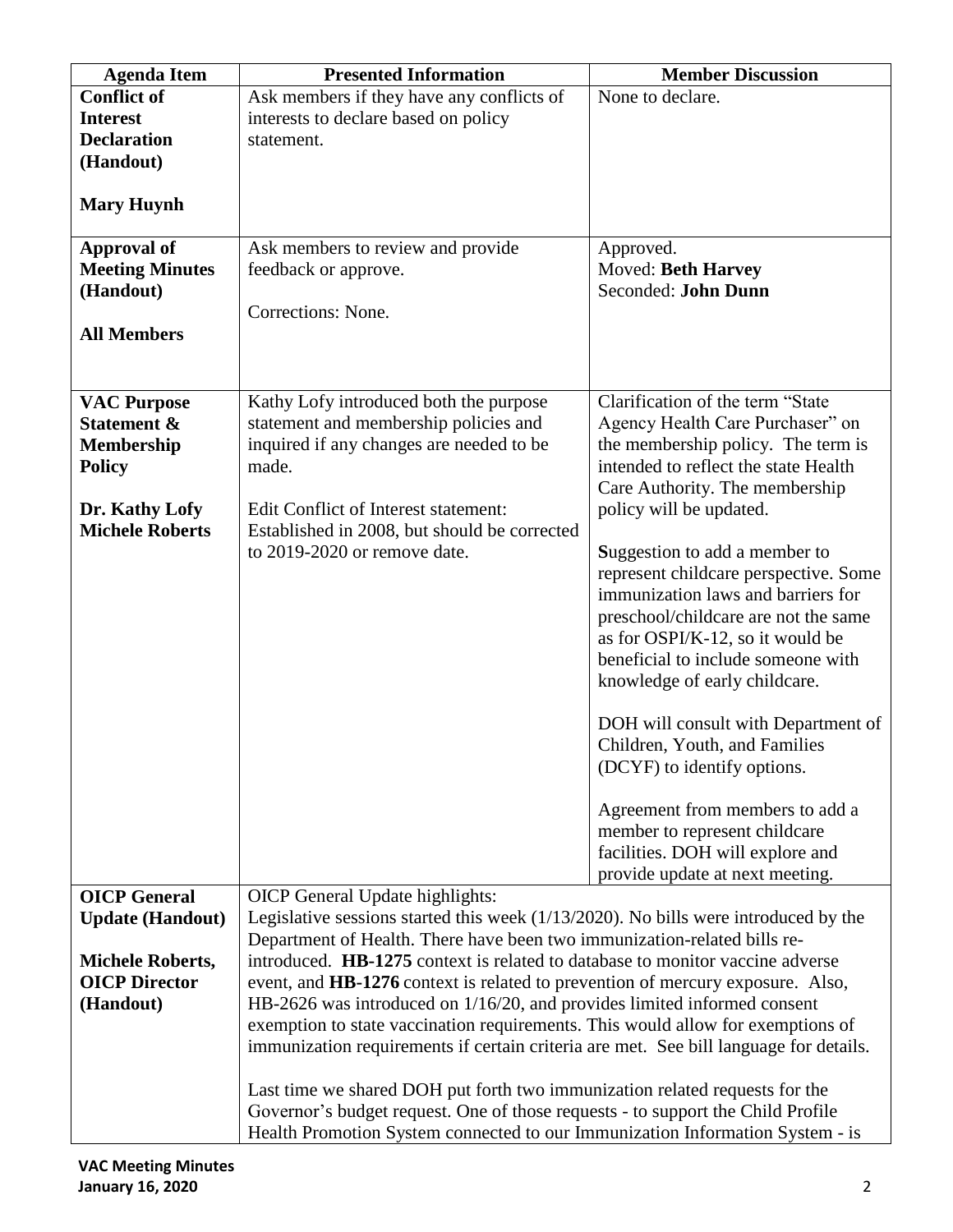| <b>Agenda Item</b>    | <b>Presented Information</b>                                                                                                                                                                                                                                                                                                                                                                                                                                                                                                                                                                                                                                                                                                                                                                                                                                                                                                                                                                                                                                                                                                                                                                                                                                                                                                                                          | <b>Member Discussion</b> |
|-----------------------|-----------------------------------------------------------------------------------------------------------------------------------------------------------------------------------------------------------------------------------------------------------------------------------------------------------------------------------------------------------------------------------------------------------------------------------------------------------------------------------------------------------------------------------------------------------------------------------------------------------------------------------------------------------------------------------------------------------------------------------------------------------------------------------------------------------------------------------------------------------------------------------------------------------------------------------------------------------------------------------------------------------------------------------------------------------------------------------------------------------------------------------------------------------------------------------------------------------------------------------------------------------------------------------------------------------------------------------------------------------------------|--------------------------|
|                       | included in the Governor's budget request. OSPI also had a separate request to                                                                                                                                                                                                                                                                                                                                                                                                                                                                                                                                                                                                                                                                                                                                                                                                                                                                                                                                                                                                                                                                                                                                                                                                                                                                                        |                          |
|                       | increase school nurses in rural areas.                                                                                                                                                                                                                                                                                                                                                                                                                                                                                                                                                                                                                                                                                                                                                                                                                                                                                                                                                                                                                                                                                                                                                                                                                                                                                                                                |                          |
|                       | Broader DOH agency priorities include Foundational Public Health Services, family<br>planning, and modernizing HIV/STD rules. Funding projection from vapor taxes is<br>less than projected, and funding has been requested to fill the gap. The federal grant<br>for family planning is no longer being received. So, new strategies for establishing<br>funding for family planning and resources are necessary. This year is a short session<br>and will last 4 weeks.<br>The State Board of Health (SBOH), which has rule making authority to define<br>which vaccines are required for children/school entry, received a public petition for<br>making HPV a recommended vaccine for children. Anyone can submit a petition to<br>the board for consideration. The petition was reviewed and public comment<br>received. The petition was denied. Although the petition had support, it is not<br>normally considered transmissible in school settings.<br>In November, the SBOH approved changes to require medically verified<br>immunization records for school and child care entry; clarify conditional status; and<br>changes Tdap immunization requirement to $7th$ through $12th$ grades. DOH is working<br>with OSPI to finalize communication materials to help schools, health care<br>providers, and parents be ready for the school year next fall. |                          |
|                       |                                                                                                                                                                                                                                                                                                                                                                                                                                                                                                                                                                                                                                                                                                                                                                                                                                                                                                                                                                                                                                                                                                                                                                                                                                                                                                                                                                       |                          |
|                       |                                                                                                                                                                                                                                                                                                                                                                                                                                                                                                                                                                                                                                                                                                                                                                                                                                                                                                                                                                                                                                                                                                                                                                                                                                                                                                                                                                       |                          |
|                       | **No member comments                                                                                                                                                                                                                                                                                                                                                                                                                                                                                                                                                                                                                                                                                                                                                                                                                                                                                                                                                                                                                                                                                                                                                                                                                                                                                                                                                  |                          |
| <b>Member Updates</b> | Members shared the following:                                                                                                                                                                                                                                                                                                                                                                                                                                                                                                                                                                                                                                                                                                                                                                                                                                                                                                                                                                                                                                                                                                                                                                                                                                                                                                                                         |                          |
|                       | Bulletin to communicate new SBOH rule changes previously mentioned (effective<br>August 1, 2020) will be completed at the end of this month. OSPI working closely<br>with DOH to develop messages.                                                                                                                                                                                                                                                                                                                                                                                                                                                                                                                                                                                                                                                                                                                                                                                                                                                                                                                                                                                                                                                                                                                                                                    |                          |
|                       | Group discussion on school and parent experiences with the implementation of<br>school immunization requirements, including removal of exemptions for MMR.<br>Several districts around the state were listed to have excluded students not compliant<br>with immunization requirements after winter break. This allowed parents to<br>vaccinate their children during winter break before the exclusion occurred. DOH<br>supported schools and school module users with the implementation of school<br>immunization entry requirements. The DOH school team has been pulling reports<br>for the schools and responding to questions.<br>OSPI may be relooking at WAC rules related to discipline and due process, in the<br>event the parent of an excluded student requests due process for the decision. OSPI<br>looking to see how school districts handled such requests, if any.<br>From the healthcare provider perspective, no concern was expressed by members<br>related to the enforcement of school immunization requirements. Early in the school<br>year, most children were maintaining a vaccination schedule or were up-to-date. The<br>example where schools gave students through winter break to meet school<br>immunization requirements is helpful. Flu season also establishes another<br>opportunity to vaccinate children.                   |                          |
|                       |                                                                                                                                                                                                                                                                                                                                                                                                                                                                                                                                                                                                                                                                                                                                                                                                                                                                                                                                                                                                                                                                                                                                                                                                                                                                                                                                                                       |                          |
|                       |                                                                                                                                                                                                                                                                                                                                                                                                                                                                                                                                                                                                                                                                                                                                                                                                                                                                                                                                                                                                                                                                                                                                                                                                                                                                                                                                                                       |                          |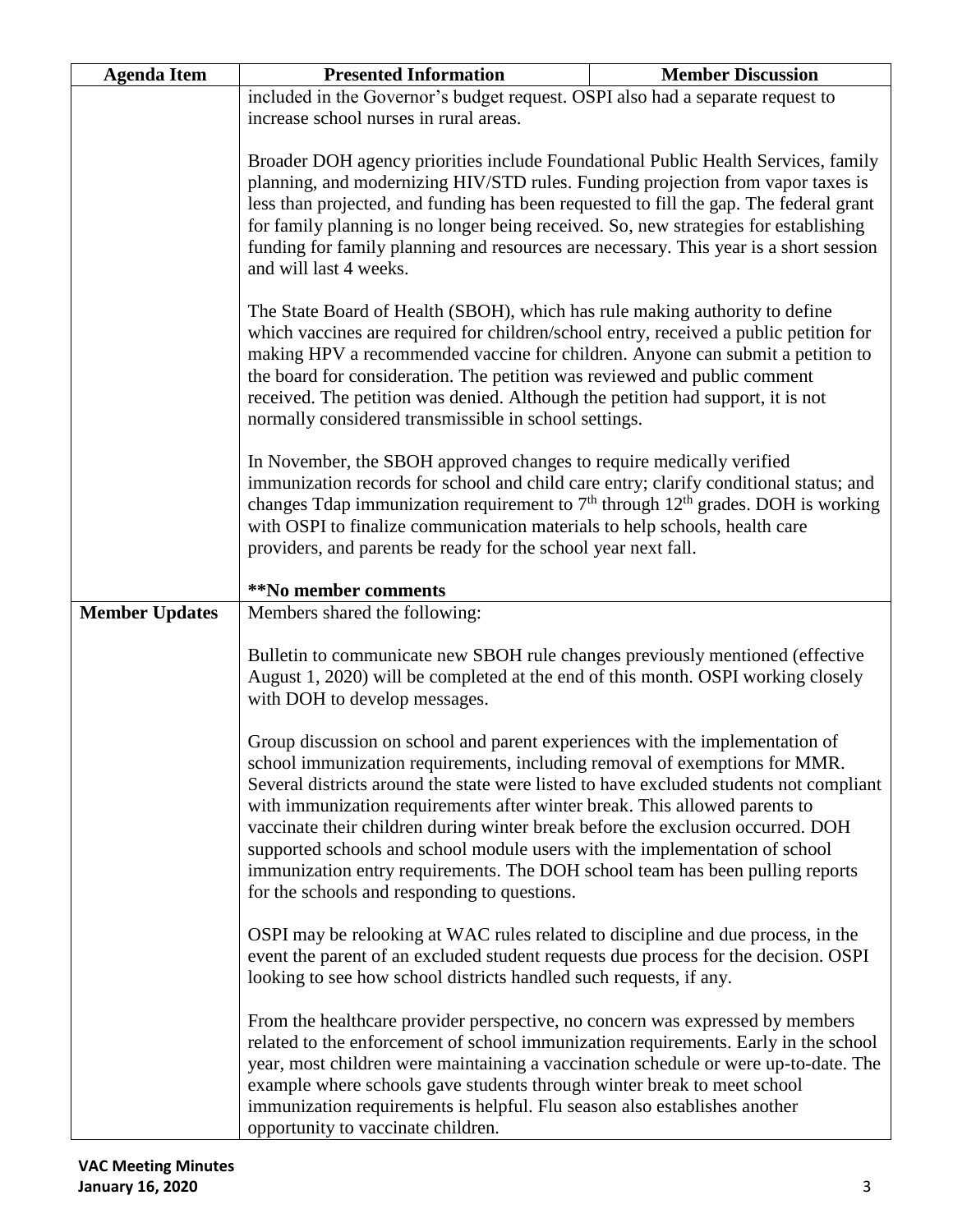| <b>Agenda Item</b>                                                                  | <b>Presented Information</b>                                                                                                                                                                                                                                                                                                                                                                                                                                                                                                                                                                                       | <b>Member Discussion</b>                                                                                                                                                        |  |
|-------------------------------------------------------------------------------------|--------------------------------------------------------------------------------------------------------------------------------------------------------------------------------------------------------------------------------------------------------------------------------------------------------------------------------------------------------------------------------------------------------------------------------------------------------------------------------------------------------------------------------------------------------------------------------------------------------------------|---------------------------------------------------------------------------------------------------------------------------------------------------------------------------------|--|
|                                                                                     | "Starting on August 1, 2020, the revised SBOH rule grants children conditional<br>status entry into school or child care who are making progress towards completing<br>their immunization requirements. Children may begin school or child care only if<br>they received all of the required immunizations they are due to receive and<br>submitted medically verified records on or before the first day of attendance.                                                                                                                                                                                           |                                                                                                                                                                                 |  |
|                                                                                     | If additional immunizations are needed after receiving all immunizations they are<br>eligible to receive before starting school, children may start school or child care in<br>conditional status and remain until the next dose becomes due. Children will then<br>have 30 calendar days to turn in updated records showing they received the missing<br>dose. If additional doses are due, conditional status continues until all required<br>immunizations are complete. If the 30 days expire without updated records, the child<br>must be excluded from further attendance."                                 |                                                                                                                                                                                 |  |
|                                                                                     | DOH and OSPI will be distributing information about this rule change starting now<br>through the fall - including directly to parents/students via fliers for schools,<br>provider communication through Vaccine Blurbs, and to schools through the<br>Bulletin. Bulletin communication is being forwarded to school administrators and<br>nurses. OSPI has also formed a connection with AWSP, so school principals are<br>aware of changes. It will be a change in practice for all the districts, so they are<br>preparing for next school year. The new rule impacts licensed childcare facilities as<br>well. |                                                                                                                                                                                 |  |
|                                                                                     | A member discussed provider group using nursing protocols (standing orders) to<br>ensure school-aged patients are screened and vaccinated.                                                                                                                                                                                                                                                                                                                                                                                                                                                                         |                                                                                                                                                                                 |  |
|                                                                                     | Member asked if communication about the change be available in different<br>languages. DOH has information available in Spanish and other select languages.<br>Schools have robust translation services as well.                                                                                                                                                                                                                                                                                                                                                                                                   |                                                                                                                                                                                 |  |
| <b>Vaccine Supply</b><br>and Distribution<br><b>Sheanne Allen</b><br>(Presentation) | Flu, HepA, Provider Survey Results<br>$Flu$<br>Above average ordering numbers<br>(4k doses pre-filled, 7k multiple-<br>dose vial)                                                                                                                                                                                                                                                                                                                                                                                                                                                                                  | Discussion questions - how much<br>Flumist and Flucelvax should be<br>secured? How much pre-filled<br>syringes vs. multi-dose vial should be<br>secured?                        |  |
|                                                                                     | We have started reaching out to<br>other states for support. California<br>and New Mexico can support the<br>need for prefilled syringe.<br>Plan to secure doses within the next<br>$\bullet$<br>two weeks for next year.                                                                                                                                                                                                                                                                                                                                                                                          | Higher demand for Flumist doses this<br>year. Last year, approximately 100k<br>remaining doses; 80k doses for this<br>year<br>One challenge with stocking many                  |  |
|                                                                                     | Storage issues (vial) vs. pre-filled syringes<br>caused the over-stocking of multi-dose<br>vials, in comparison to pre-filled syringes.<br>Pregnant women and toddlers under 3 years<br>are required to take pre-filled syringe or                                                                                                                                                                                                                                                                                                                                                                                 | different flu vaccine products is<br>managing different age indications<br>(e.g., nasal spray). Additional training<br>needs for staff for administering<br>different products. |  |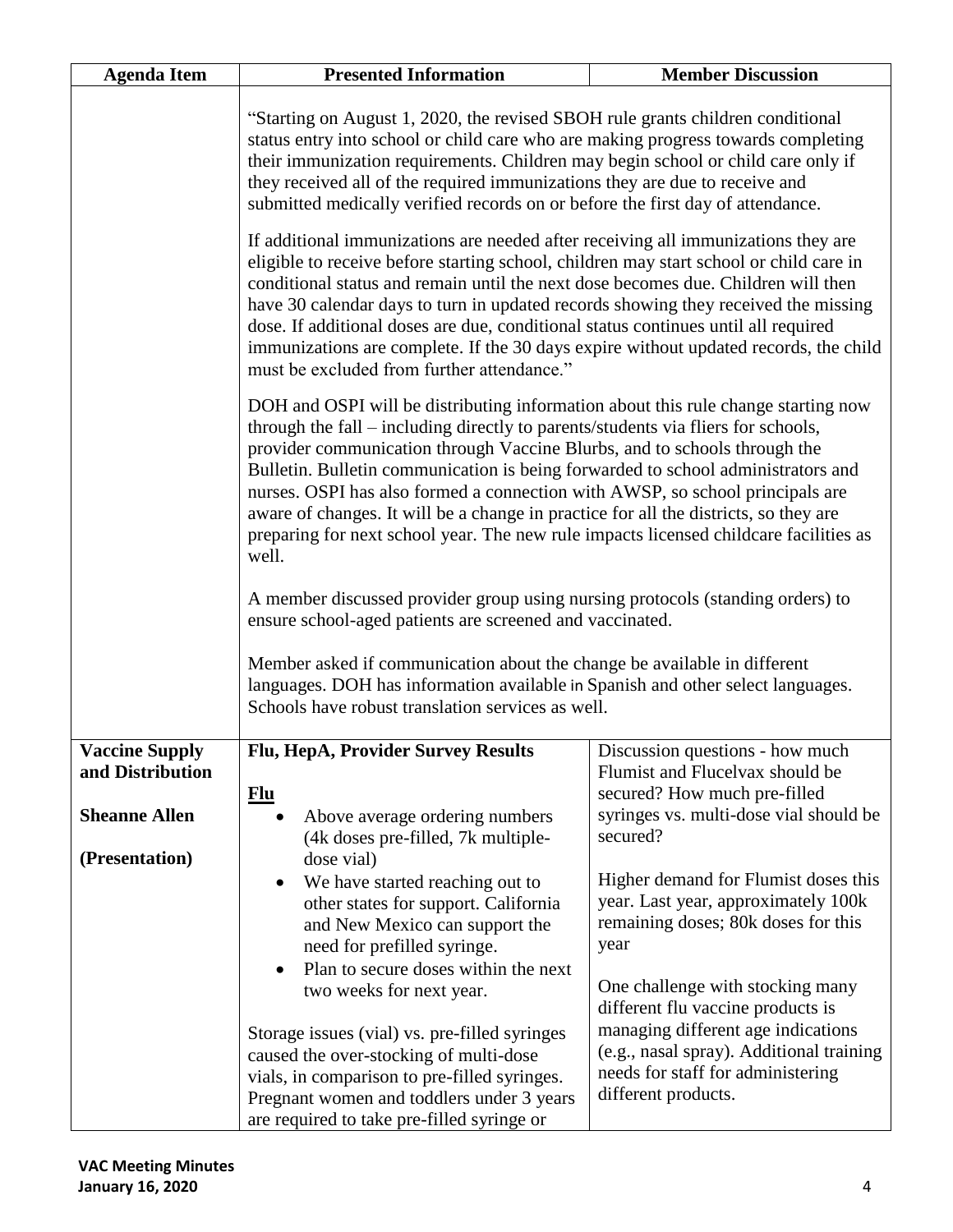| <b>Agenda Item</b> | <b>Presented Information</b>                      | <b>Member Discussion</b>               |
|--------------------|---------------------------------------------------|----------------------------------------|
|                    | single dose vial (in compliance with WA           | Suggestion for total dosage to remain  |
|                    | state law RCW 70.95M.115).                        | 650k. Increase PFS and reduce MDV.     |
|                    |                                                   | Increase nasal spray.                  |
|                    | Suggestion to keep egg-based vs cell-based        |                                        |
|                    | on need. Investment into educational              | For school located clinics, use of     |
|                    | resources to define the need for egg vs cell      | nasal spray is in demand. When the     |
|                    | based.                                            | product dropped from the market in     |
|                    |                                                   | the past, fewer school-based flu       |
|                    | <u>Hepatitis A (176 cases, 94</u>                 | clinics were completed. School         |
|                    | hospitalizations, 3 deaths)                       | nurses and parents are less reluctant  |
|                    | 90% of cases were located in Yakima, King,        | to say no to flu mist. (more uptake in |
|                    | and Spokane                                       | parents).                              |
|                    |                                                   |                                        |
|                    | The DOH continues to evaluate the vaccine         | Discussion about Hepatitis A vaccine   |
|                    | needs of these counties/sites.                    | is administered in the emergency       |
|                    | Local health jurisdictions are reaching out       | department. Will it be covered by      |
|                    | to food banks, jails, etc to contain spread       | insurance? For Medicaid, each          |
|                    | and fulfill demand. Hep A coordinator and         | managed care plan has different        |
|                    | health educator were hired at the DOH to          | arrangements for coverage. Ask for     |
|                    | help with the Hepatitis A management.             | HCA to look into this to share back.   |
|                    |                                                   |                                        |
|                    | What types of efforts to prioritize during        | Hep A vaccine may be listed as         |
|                    | response? What can be helpful for                 | general drug or looped into a general  |
|                    | providers?                                        | visit. This causes insurance           |
|                    | No suggestions                                    | companies to not reimburse for the     |
|                    |                                                   | vaccine as a specific drug.            |
|                    | <b>Provider Survey (1100 providers over 35</b>    |                                        |
|                    | counties)                                         |                                        |
|                    | $78\% \rightarrow 84\%$ satisfaction rate.        |                                        |
|                    | Overall satisfaction increased to                 |                                        |
|                    | 84% compared to 78% the last year                 |                                        |
|                    | Ordering, returns, and technical                  |                                        |
|                    | assistance were the topics of interest            |                                        |
|                    | Positive highlight was: 78% of                    |                                        |
|                    | responses were resolved in 24 hours               |                                        |
|                    | Themes:                                           |                                        |
|                    | The ability to order more frequently<br>$\bullet$ |                                        |
|                    | Frustration with the IIS system                   |                                        |
|                    |                                                   |                                        |
|                    | <b>Increased Training Opportunities</b>           |                                        |
|                    | Goals                                             |                                        |
|                    | Remove barriers for providers<br>$\bullet$        |                                        |
|                    | Record webinars                                   |                                        |
|                    | Improving communications                          |                                        |
|                    |                                                   |                                        |
|                    | Next session we will talk more about flu          |                                        |
|                    | ordering.                                         |                                        |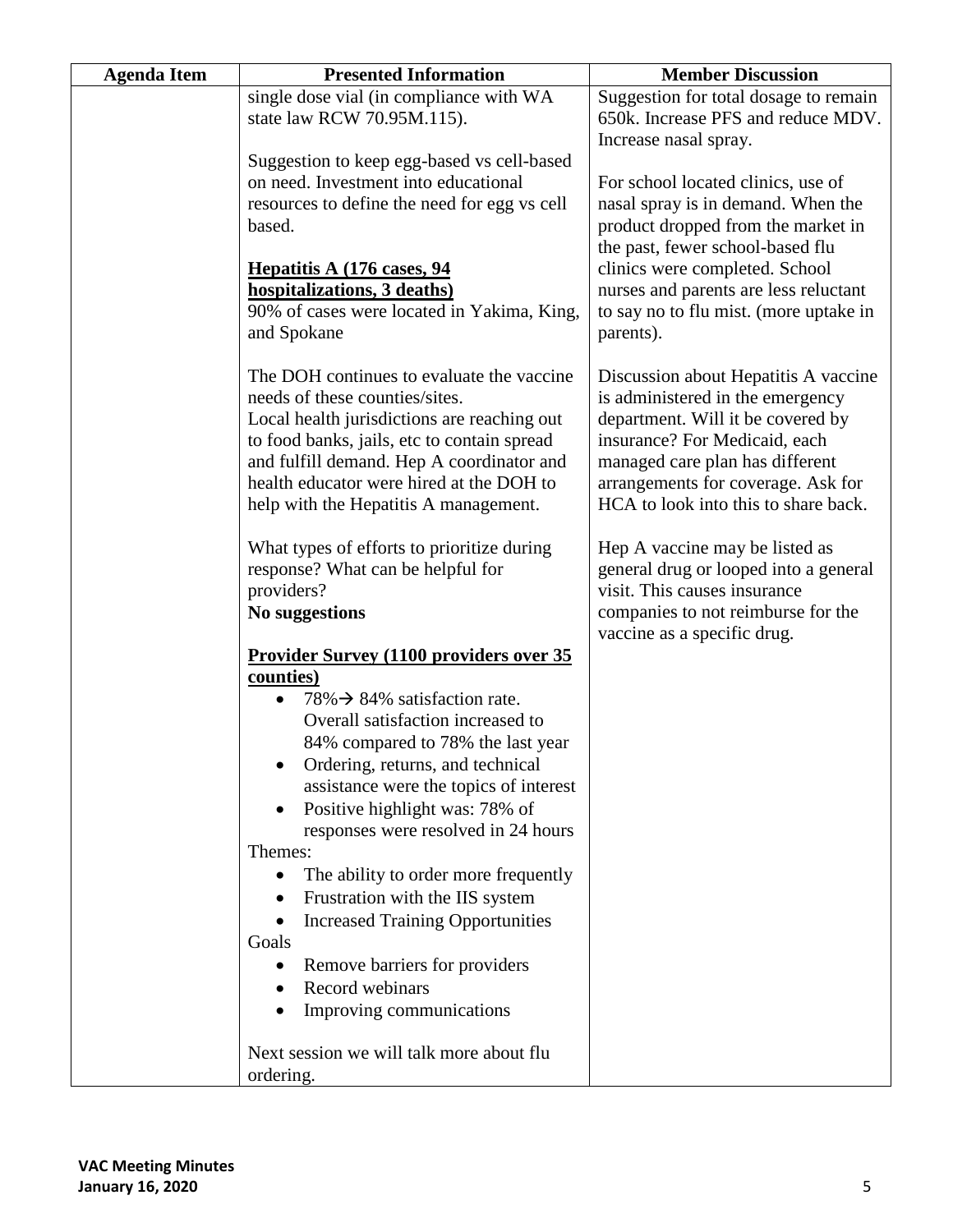| <b>Agenda Item</b>  | <b>Presented Information</b>                             | <b>Member Discussion</b>              |
|---------------------|----------------------------------------------------------|---------------------------------------|
| <b>Vaccine</b>      | <b>Influenza Update</b>                                  | Electronic lab reporting (ELR) could  |
| Preventable         | The estimated season (2019-2020) from                    | change ascertainment.                 |
| <b>Disease</b>      | Oct.1 2019 to Jan. 4 <sup>th</sup> 2020, there have      |                                       |
| <b>Surveillance</b> | been:                                                    | Provider/ELR/Health Facility would    |
| <b>Update</b>       | 9.7 million flu illnesses<br>$\bullet$                   | define where the cases are reported   |
|                     | 87,000 hospitalizations<br>$\bullet$                     | from.                                 |
| <b>Chas DeBolt,</b> | 4,800 deaths                                             |                                       |
| <b>Senior</b>       | The Influenza Positive tests nationally have             | Pertussis % case by age national for  |
| Epidemiologist      | identified Types A (H1N1) and Type B                     | 1-4 has never gone higher in toddlers |
|                     | (Victoria) are the overarching causes of the             | than infants $(12-15\%$ lower).       |
| (Presentation)      | flu this season.                                         |                                       |
|                     |                                                          | WA has lagging toddler                |
|                     | The Flu season began early this year, in                 | immunization rates, which could lead  |
|                     | comparison to the past several years. CDC                | to a more vulnerable period for       |
|                     | has not identified the vaccines effectiveness            | children that are unvaccinated or not |
|                     | estimates for this season. However, lab data             | maintaining an appropriate schedule   |
|                     | provided some insight. If you take the flu               |                                       |
|                     | shot, you are $\frac{1}{2}$ as likely to get sick (Range |                                       |
|                     | of 40-60%) than if you are not vaccinated.               |                                       |
|                     |                                                          |                                       |
|                     | In WA, Type B is overwhelmingly been                     |                                       |
|                     | identified more frequently. 30 deaths in WA              |                                       |
|                     | are confirmed (lab data). Of those 30                    |                                       |
|                     | deaths, 3 pediatric deaths have occurred.                |                                       |
|                     | Vaccine status is not reported due to privacy            |                                       |
|                     | issues.                                                  |                                       |
|                     |                                                          |                                       |
|                     | <b>Measles Update</b>                                    |                                       |
|                     | 93% of cases were outbreak related and                   |                                       |
|                     | 73% are elated to outbreaks in NYC or                    |                                       |
|                     | NYS.                                                     |                                       |
|                     |                                                          |                                       |
|                     | The most vulnerable populations for                      |                                       |
|                     | measles is the 16 months to 4 years of age.              |                                       |
|                     | 87% of children in this age range who                    |                                       |
|                     | obtained measles were unvaccinated.                      |                                       |
|                     | It was noted that unknown status is                      |                                       |
|                     | common in adults.                                        |                                       |
|                     | There were 4 cases of Measles in                         |                                       |
|                     | December. This cases were related to the                 |                                       |
|                     | outbreak in Somoa.                                       |                                       |
|                     |                                                          |                                       |
|                     | <b>Update on Pertussis</b>                               |                                       |
|                     | Uptick in pertussis in WA (536 confirmed                 |                                       |
|                     | cases) was primarily driven by cases in                  |                                       |
|                     | Spokane. 50% of Pertussis cases in WA are                |                                       |
|                     | within two counties: Clark and Spokane. 1-               |                                       |
|                     | 4 years old age group is higher than the                 |                                       |
|                     | national average (substantially).                        |                                       |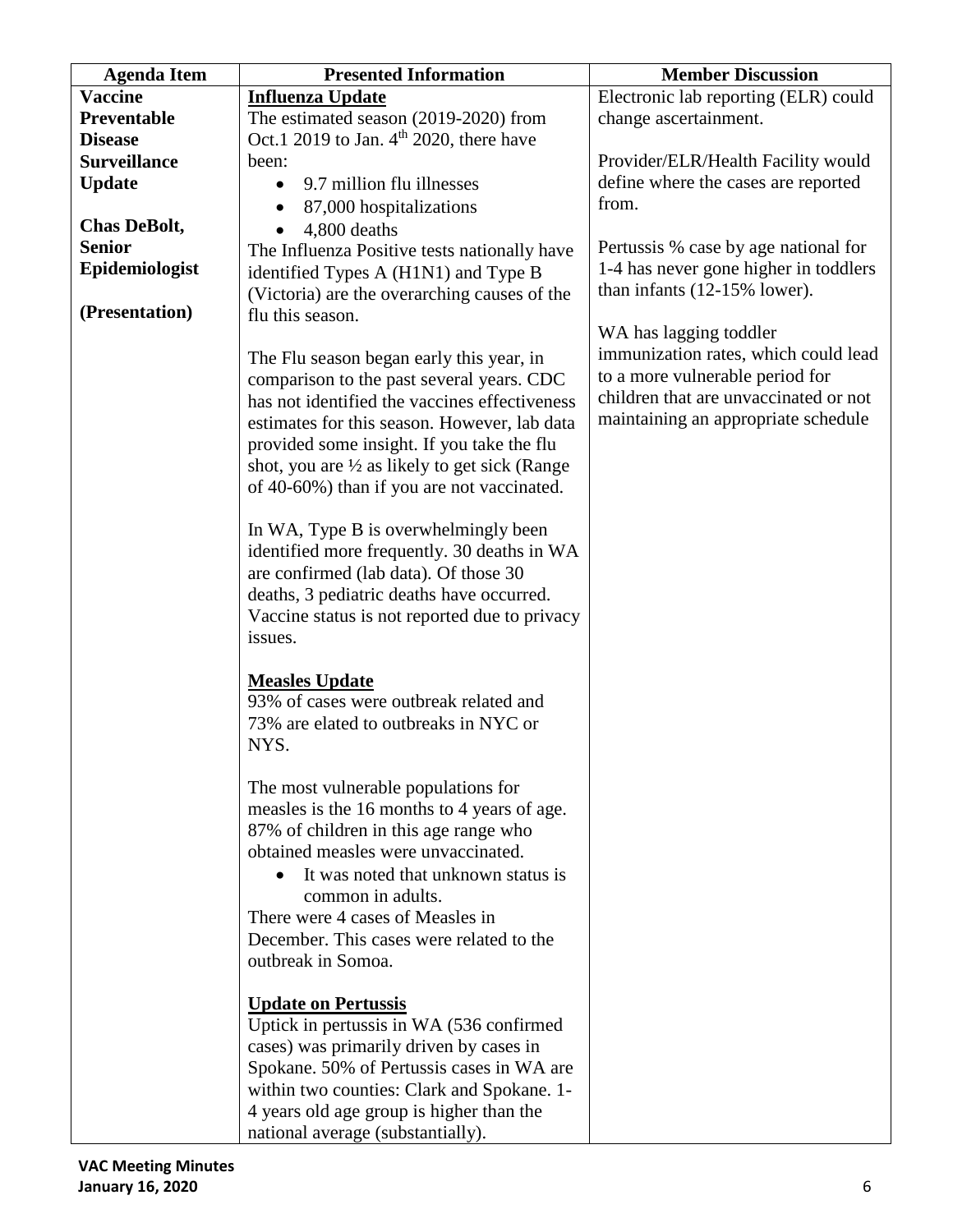| <b>Agenda Item</b>      | <b>Presented Information</b>                    | <b>Member Discussion</b>                                 |
|-------------------------|-------------------------------------------------|----------------------------------------------------------|
| Program                 | The CDC defines program effectiveness as:       | Member suggestions included:                             |
| <b>Effectiveness</b>    | high vaccination coverage within overall        | Slavic population<br>$\bullet$                           |
|                         | population and within population subgroups      | populations most at risk for                             |
| (Presentation)          |                                                 | hepatitis A outbreaks.                                   |
|                         | This is identified and demonstrated by          | college students within dorms                            |
| Dr. Pat deHart          | improved and retained vaccination rates and     | as the study group                                       |
|                         | reduced vaccination disparities.                | Individuals over 18 years of<br>$\bullet$                |
|                         |                                                 | age when no longer eligible                              |
|                         | To fulfill grant requirements, a group is       | for state supplied vaccine.                              |
|                         | selected via geographic area or population      | Explore increasing access                                |
|                         | subgroup with low coverage and perform          | with pharmacies                                          |
|                         | activities to improve coverage rates with       | Schools with exclusions                                  |
|                         | that subgroup.                                  | Do these schools have access<br>$\bullet$                |
|                         |                                                 | issues or need help finding a                            |
|                         | The study group must be able to be              | primary care provider?                                   |
|                         | accessed. Pat suggested to look in locations    |                                                          |
|                         | that may already have data such:                | Are there any vulnerable                                 |
|                         | $\rightarrow$ Pierce/King (who has data and who | populations that consultants deal                        |
|                         | has interventions                               | with or issues you have noticed?                         |
|                         |                                                 | Children on Medicaid have                                |
|                         |                                                 | access issues                                            |
|                         |                                                 | Some local health                                        |
|                         |                                                 | departments have stopped                                 |
|                         |                                                 | having vaccine clinics, so                               |
|                         |                                                 | those who cannot afford a                                |
|                         |                                                 |                                                          |
|                         |                                                 | primary care visit are getting<br>vaccinated less often. |
|                         |                                                 |                                                          |
|                         |                                                 | School programs/grants are                               |
|                         |                                                 | running out, leading to no<br>mobile clinics/health      |
|                         |                                                 |                                                          |
|                         |                                                 | departments providing                                    |
|                         |                                                 | low/free services.                                       |
|                         |                                                 | Rural areas                                              |
| <b>Refugee Health</b>   | <b>Refugee Health</b>                           |                                                          |
| and Immunization        | The demographics in WA were evaluated.          |                                                          |
|                         | The census identified approximately 1           |                                                          |
| <b>Jasmine Matheson</b> | million residents.                              |                                                          |
| <b>Azadeh Tasslimi</b>  | 29.5% are parents born outside the<br>$\bullet$ |                                                          |
|                         | US in WA                                        |                                                          |
|                         | 20.9 million Refugees that have crossed the     |                                                          |
|                         | country border with resettlement, which are     |                                                          |
|                         | people who will be able to return to their      |                                                          |
|                         | home or stay in the country that they fled.     |                                                          |
|                         | Less than 1% will have resettlement happen      |                                                          |
|                         | to a $3rd$ party country                        |                                                          |
|                         |                                                 |                                                          |
|                         | WA is a resettlement community welcomes         |                                                          |
|                         | refugees based on Refugee Act of 1980           |                                                          |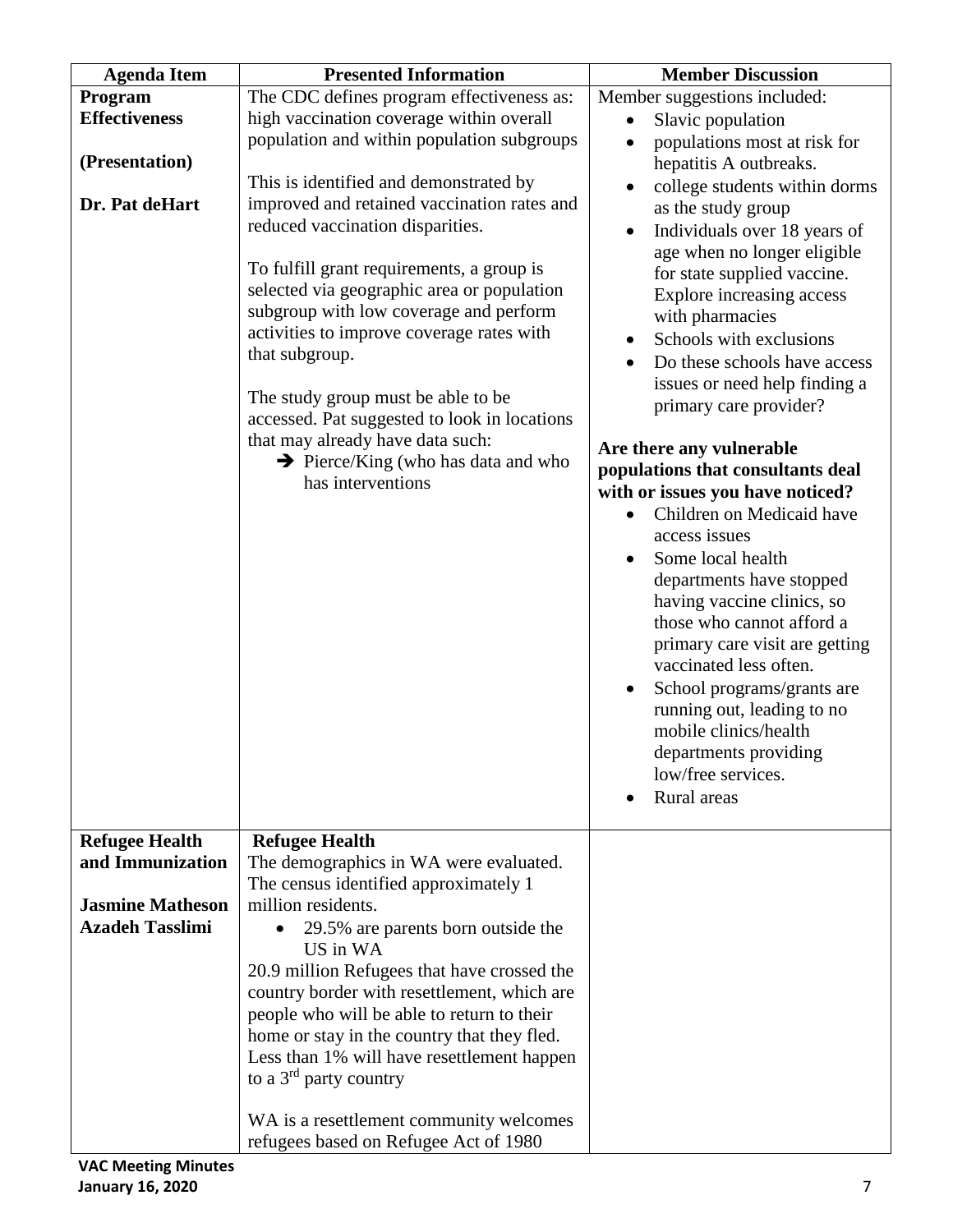| <b>Agenda Item</b> | <b>Presented Information</b>                 | <b>Member Discussion</b> |
|--------------------|----------------------------------------------|--------------------------|
|                    | WA refugee arrivals is second overall in the |                          |
|                    | nation.                                      |                          |
|                    |                                              |                          |
|                    | The CDC performs medical screenings          |                          |
|                    | overseas and interventions such as           |                          |
|                    | Vaccination Program for US-Bound             |                          |
|                    | Refugees or Outbreak Response.               |                          |
|                    |                                              |                          |
|                    | In WA, the refugee populations that are the  |                          |
|                    | immigrated is 18,602 with populations from   |                          |
|                    | Ukraine, Iraq, Afghanistan, Somalia, and     |                          |
|                    | Burma. There are Refugee Health screening    |                          |
|                    | clinics, focused more on primary care than   |                          |
|                    | overseas, in WA counties: Snohomish,         |                          |
|                    | King, Pierce, Clark, Benton Franklin, and    |                          |
|                    | Spokane.                                     |                          |
|                    |                                              |                          |
|                    | <b>Evaluation of Immunization Uptake</b>     |                          |
|                    | among Refugee Arrivals in WA                 |                          |
|                    | WA has pockets of communities with low       |                          |
|                    | vaccine coverages. Domestic health           |                          |
|                    | screenings occur within 30-90 days of        |                          |
|                    | arrival into WA.                             |                          |
|                    | The objectives to be evaluated:              |                          |
|                    | Determine proportion of WA                   |                          |
|                    | refugee arrivals up-to-date on               |                          |
|                    | vaccine for age at selected time             |                          |
|                    | points: Arrival, Screening, and Post.        |                          |
|                    | Compare immunization coverage<br>٠           |                          |
|                    | rates at 18 months post to general           |                          |
|                    | US                                           |                          |
|                    | Identify communities with low                |                          |
|                    | immunization coverages or barriers           |                          |
|                    | The population that was eligible for the     |                          |
|                    | coverage analysis was refugees screened      |                          |
|                    | from $7/1/12$ to $6/30/18$                   |                          |
|                    | Total: 18,561                                |                          |
|                    | Matching IIS record: 99%                     |                          |
|                    | Eligible for analysis: 18,349                |                          |
|                    | 0 to 19 months was identified as the         |                          |
|                    | majority of the population                   |                          |
|                    | The % with evidence of immunity to           |                          |
|                    | measles after 18 months:                     |                          |
|                    | $62\% \rightarrow 98\%$                      |                          |
|                    |                                              |                          |
|                    | Percent UTD by Vaccine                       |                          |